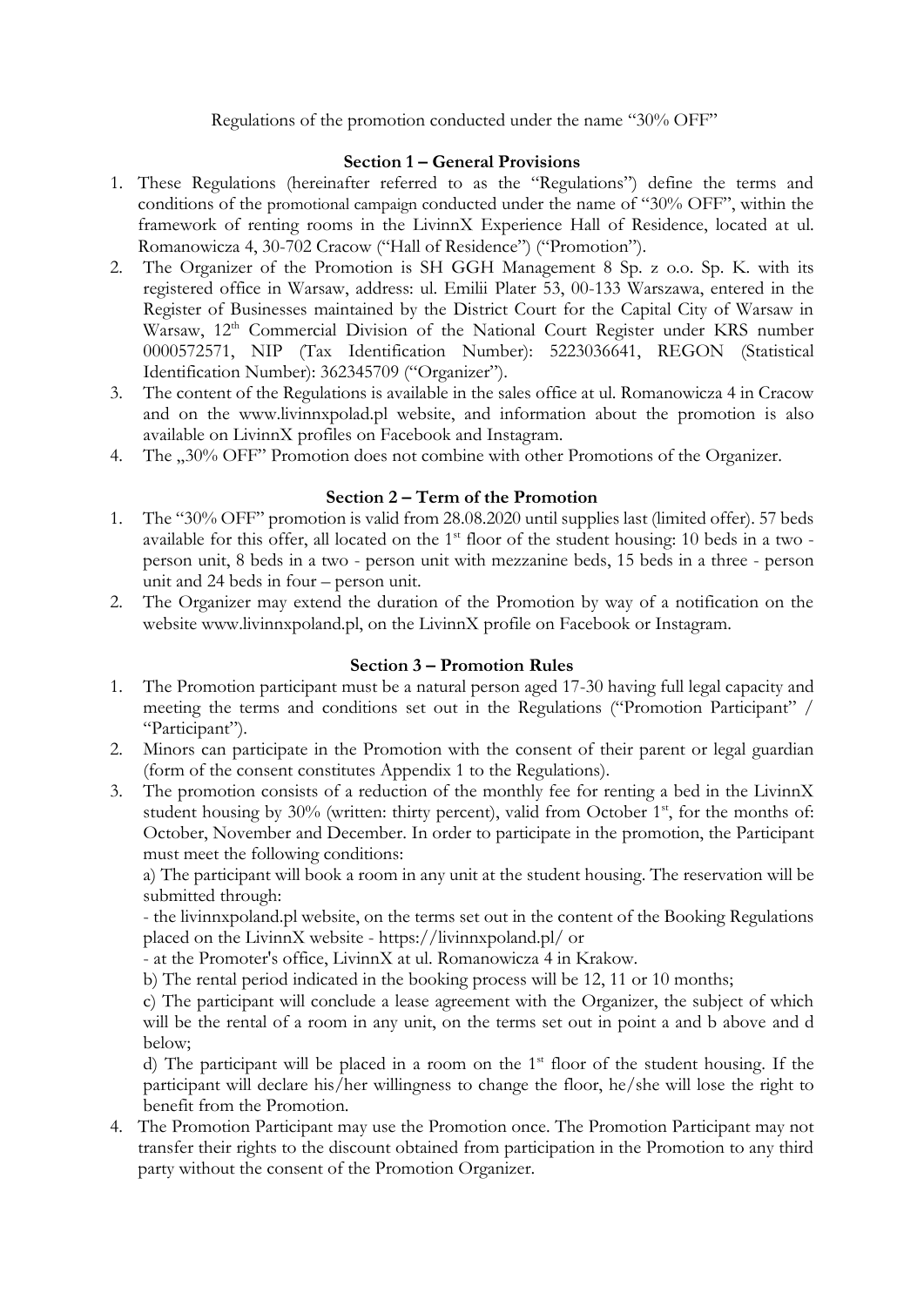- 5. Information about granting the discount under the Promotion will be provided prior to the signing of the lease agreement.
- 6. A form of the lease agreement containing detailed terms and conditions of lease is available in LivinnX office at ul. Romanowicza 4 in Cracow.

## **Section 4 – Complaints**

- 1. Complaints concerning the course of the Promotion may be lodged within 30 days from the date of its completion, in writing at the following address: Biuro Sprzedaży LivinnX, ul. Romanowicza 4, 30-702 Kraków or via e-mail to the following e-mail address: team@livinnxkrakow.pl; with the note "30% off – complain". The complaint should include first name and surname, e-mail and address of the person lodging the complaint.
- 2. Only Promotion Participants have the right to lodge a complaint in the Promotion.
- 3. Complaints will be examined by a Committee within 14 (fourteen) days of their receipt.
- 4. The Committee will examine Participants' complaints on the basis of the Regulations.
- 5. The Participant will be informed about the way the complaint has been examined by e-mail sent to the e-mail address or correspondence address from which the complaint was sent.

### **Section 5 – Personal Data**

1. Data Controller

The Data Controller is: SH GGH Management 8 Sp. z o.o. Sp. K. with its registered office in Warsaw, address: ul. Emilii Plater 53, 00-133 Warszawa, entered in the Register of Businesses maintained by the District Court for the Capital City of Warsaw in Warsaw, 12<sup>th</sup> Commercial Division of the National Court Register under KRS number 0000572571, NIP (Tax Identification Number): 5223036641, REGON (Statistical Identification Number): 362345709, e-mail: team@livinnxkrakow.pl.

You can contact us about your personal data using the contact details indicated above.

2. Objectives and legal grounds for personal data processing

Personal data are processed for the following purposes, based on legal grounds and during the periods indicated below.

a. Participation in the Promotion

Personal data: e-mail, first name and surname. The legal basis for the processing is Article 6(1)(b) of Regulation (EU) 2016/679 of the European Parliament and of the Council of 27 April 2016 on the protection of natural persons with regard to the processing of personal data and on the free movement of such data, and repealing Directive 95/46/EC (General Data Protection Regulation) ("GDPR"), i.e. for the purpose of the Participant's participation in the Promotion.

Purpose of processing: participation in the Promotion.

Data retention time: until 30 days after the last day of the Promotion.

b. Examination of complaints and requests, answers to questions

Personal data: e-mail, first name and surname, address

Legal basis: examination of complaints and requests, answers to questions.

Purpose of processing: Article 6(1)(f) of GDPR, i.e. processing for the purposes of the legitimate interests pursued by the Controller consisting in improving the level of services provided, building positive relations with customers, examining complaints.

Data retention time: until 3 years after the last communication with the data subject.

- 3. Provision of personal data on voluntary basis Providing the required personal data by the Promotion Participant is voluntary and constitutes a condition for participation in the Promotion.
- 4. The categories of personal data concerned: The Controller informs about the following categories of personal data: Data of Promotion Participants.